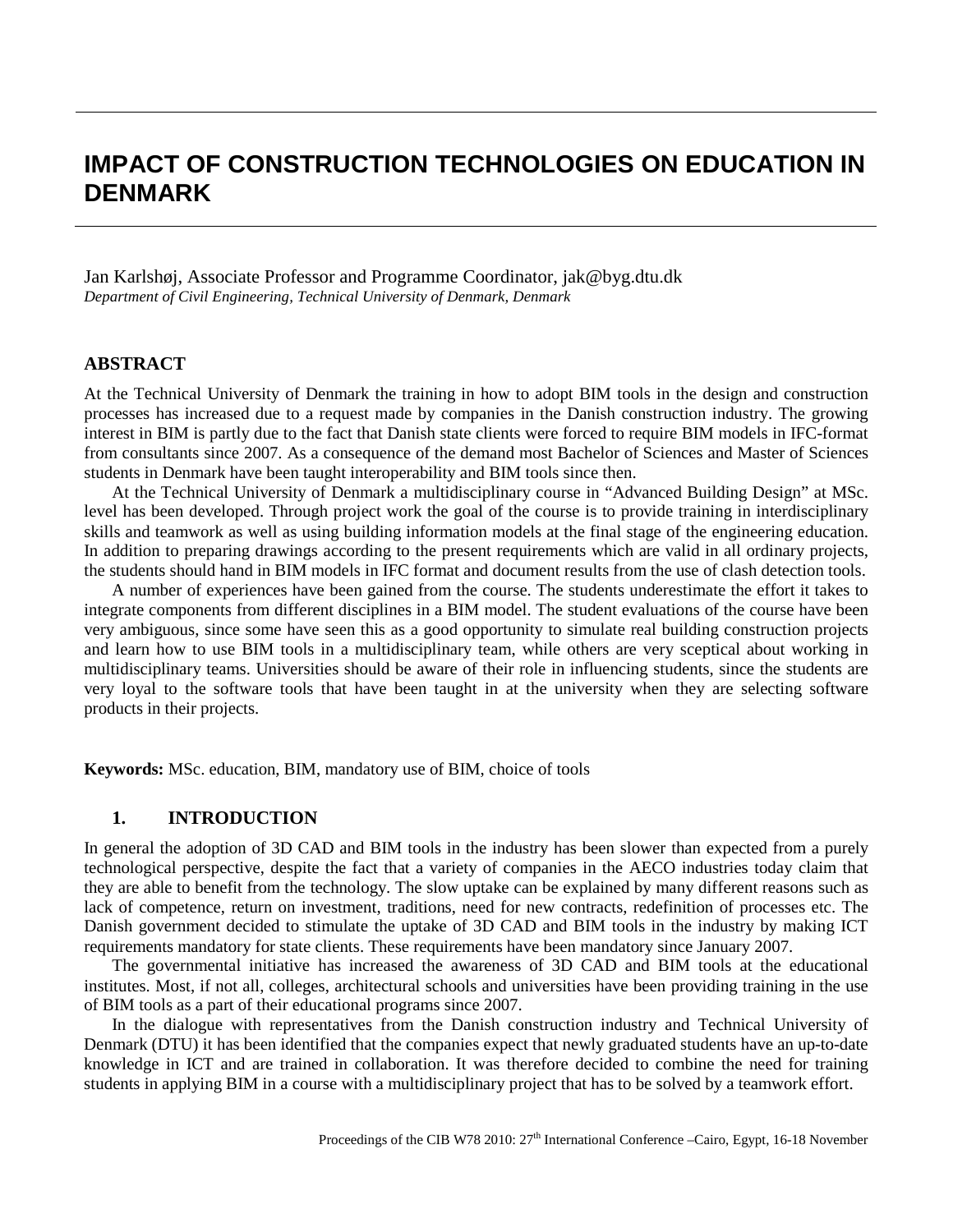# **2. METHODOLOGY**

The paper is primarily based on observations by the author of the paper and questionnaires that were distributed to students during the course "Advanced Building Design" at DTU in 2008/2009 and 2009/2010.

The overview of the BIM tools used by the students in the course is based on the ICT agreements that the students submitted as a result of their work. bips, a non-profit member organisation with 550 member companies made a survey in 2008 among its members. This survey (bips 2008) will be used as a snapshot for the situation in 2008 regarding the adoption of ICT in the construction industry.

Input from seminars (Technical University of Denmark 2005), (Technical University of Denmark 2007) and (Technical University of Denmark 2009) where representatives from the industry have expressed their views on the requirements to the students' competences has been used in the paper.

Finally observations from an EU funded ICT implementation at DTU (BIMlab 2009) is used to compare the different needs for training among students and people working in the industry.

## **3. DIGITAL CONSTRUCTION PROGRAM**

In 2002 the Danish government (The Ministry of Economic and Business Affairs, 2002) tried to improve the quality and productivity in the construction industry by an increased use of ICT. In a joined program called the Digital Construction (Digital Construction, 2010) between state, a strategic foundation and the industry, ten ICT requirements, a 3D-working method, a new classification system and a production card were developed. The ten requirements became mandatory in state projects and four of these requirements are directly related to 3D. Most of the other requirements are somehow related to 3D tools or BIM in order to make quantity takeoff etc.

In 2008 the Danish Enterprise and Construction Authority signed a public statement (U.S. General Services 2008) that supports the use of IFC (www.buildingsmart.com) in state projects together with four other state clients.

An EU founded implementation program with support from the professional associations has been active between 2007 and 2010 in order to stimulate implementation of the concepts from the Digital Construction program in the industry and education. Due to this all engineer students today are introduced to BIM and several other groups of students are trained in the use of BIM. Especially the constructing architects have been trained in how to use the BIM tools in real world projects.

Unfortunately, from a diversity point of view, there has been a standardization at a number of educational institutes to more or less the same product family from one vendor, which on one hand will lead to a common practice but also to the situation that Denmark will not gain from the international competition on the software market. Furthermore the industry will not benefit from the freedom of choosing their preferred tool that comes from the IFC based data exchange.

# **4. STUDENTS AT DTU**

### **4.1 Population and semesters**

Students at DTU can graduate with degrees at Bachelor of Engineering (BEng), Bachelor of Sciences (BSc.) and Master of Science MSc. and Doctor of Philosophy (Ph.D.) levels within many different engineering disciplines. About 6,500 students are studying at the university, 10% of which are international exchange students. Within the building and civil engineering area there are about 120 students at MSc. level per semester studying different engineering and architectural engineering courses.

# **4.2 BIM training**

Since 2007 BSc. students at DTU have been introduced to building information modelling and model based data exchange. Previously the students were taught in a more traditional CAD oriented practice based on the use of file based systems such as Architectural Desktop from Autodesk and parametric modelling in ProEngineer from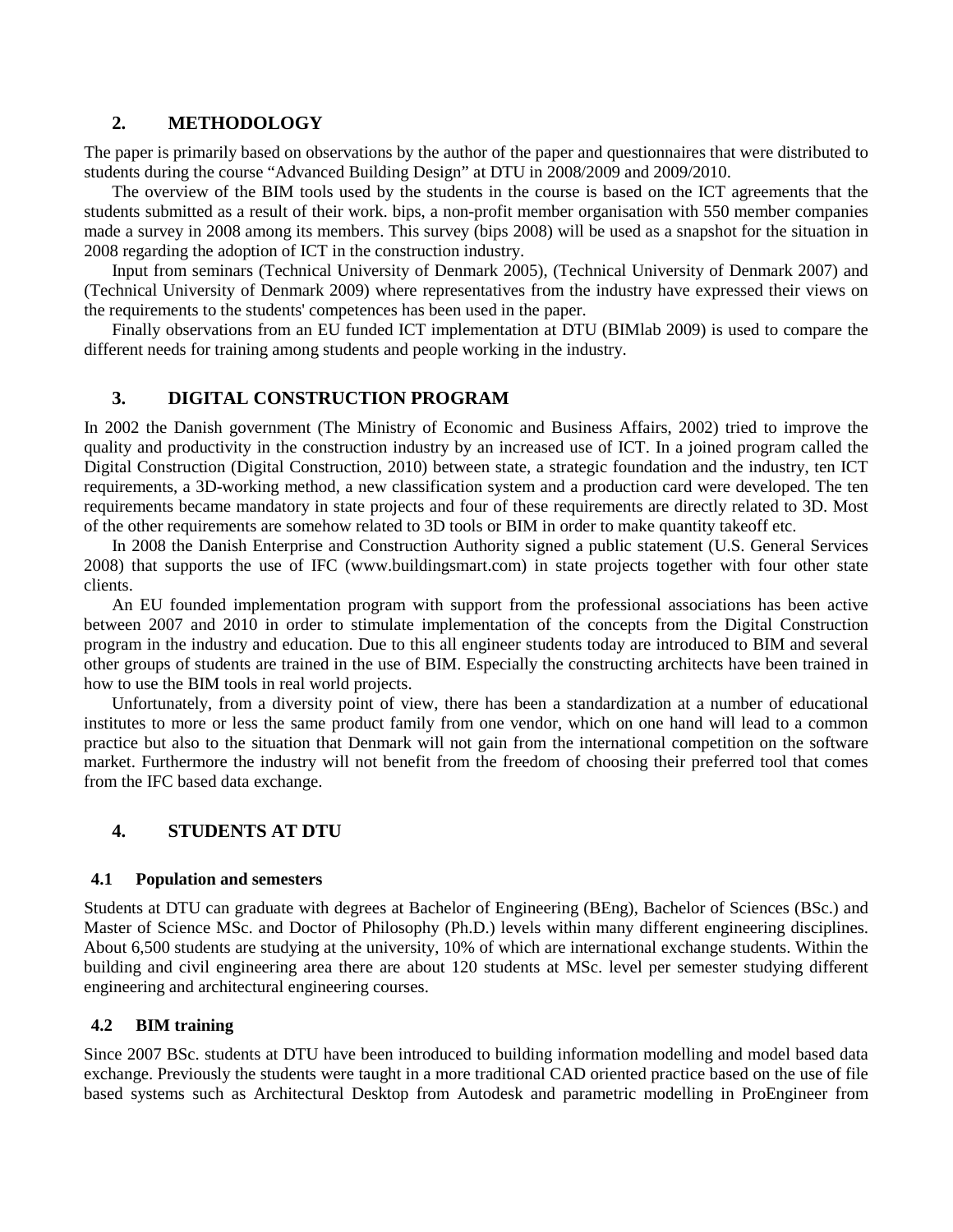Parametric Technology Corporation. In the basic BIM course students today are mainly trained in Revit and ProEngineer, but will also gain experiences with Solibri Model Checker from Solibri and tools for analysis such as Autodesk Robot. Besides the ability to use the tools the students are given a general introduction to the BIM concept and neutral data exchange by the use of IFC.

Some MSc. students have an advanced course in BIM where they are taught to make Families in Revit, modify Rule sets in Solibri Model Checker and understand the 3D working method (bips 2007) developed as part of the Digital Construction Program.

BEng. students have been taught in the use of AutoCAD and some in visualization tools as well. Most BEng. students will have used the tools actively during the study in project work. Today BEng. students are also trained in Revit.

# **5. COURSE IN ADVANCED BUILDING DESIGN**

#### **5.1 Background**

Although students at DTU are used to working in teams it was a specific request made by representations from employers (Technical University of Denmark 2005) that the skill set could be developed further. The representatives (Technical University of Denmark 2009) also expected graduated students to have an up-to-date knowledge on ICT. As the requirements from the state have been mandatory since the beginning of 2007 it was decided to include BIM in the design course as a mandatory element.

The Advanced Building Design course is based on 5 ECTS modules in the autumn followed by a fulltime 5 ECTS module in January. It was decided to make the course mandatory for MSc. students in 2008/2009, while students could avoid having the course in 2009/2010. In 2008/2009 the students got a specific grade whereas in 2009/2010 the students passed and or failed the course, but they also participated in competitions for the best integrated project and the best ICT projects.

By adding a BIM component in the course it became possible to train the students in using BIM tools as an active element in the design process as well as making it visible for the students when there is inconsistency in the aggregated BIM model. Another aspect of including BIM in a multidisciplinary course is the possibility that the BIM based working method can be spread to other courses that the professors are active in.

#### **5.2 Assignment**

The course is based on solving a design task. In 2008/2009 the students should replace an existing 20,000 m<sup>2</sup> office building with a building complex with the same requirements to space program etc. In 2009/2010 material from an architectural competition for a  $65,000$  m<sup>2</sup> building complex in Copenhagen formed the background for the project. The site was located at the waterfront and included a bridge 65 m above sea level. In both cases it was mandatory to make the design of the building according to fulfilling the Energy Class 1 (Maximum  $50 \text{kW/m}^2/\text{year}$ ).

More than 60 students participated in the course in 2008/2009 and about 100 students followed the course in 2009/2010. The students were divided into teams of approximately 6 by the course coordinator based on a response to a questionnaire on the student's competence in the following subjects: Building Design, Structural Engineering, Building Services, Geotechnical, Facility and Construction Management, Project Management and ICT coordination. Each team was formed to include some knowledge from all six subjects and had a mixture of Danish and foreign students.

Each team should make their own project proposal of the building. All students with the same subject discussed common issues in so-called Subject Groups that had one or more professors associated to the subject groups as consultants.

In 2008/2009 the students were to present their proposals in the first part of the course and hand in a report by the end the of the 13 week period together with BIM models in native and IFC format. Finally by the end of the 3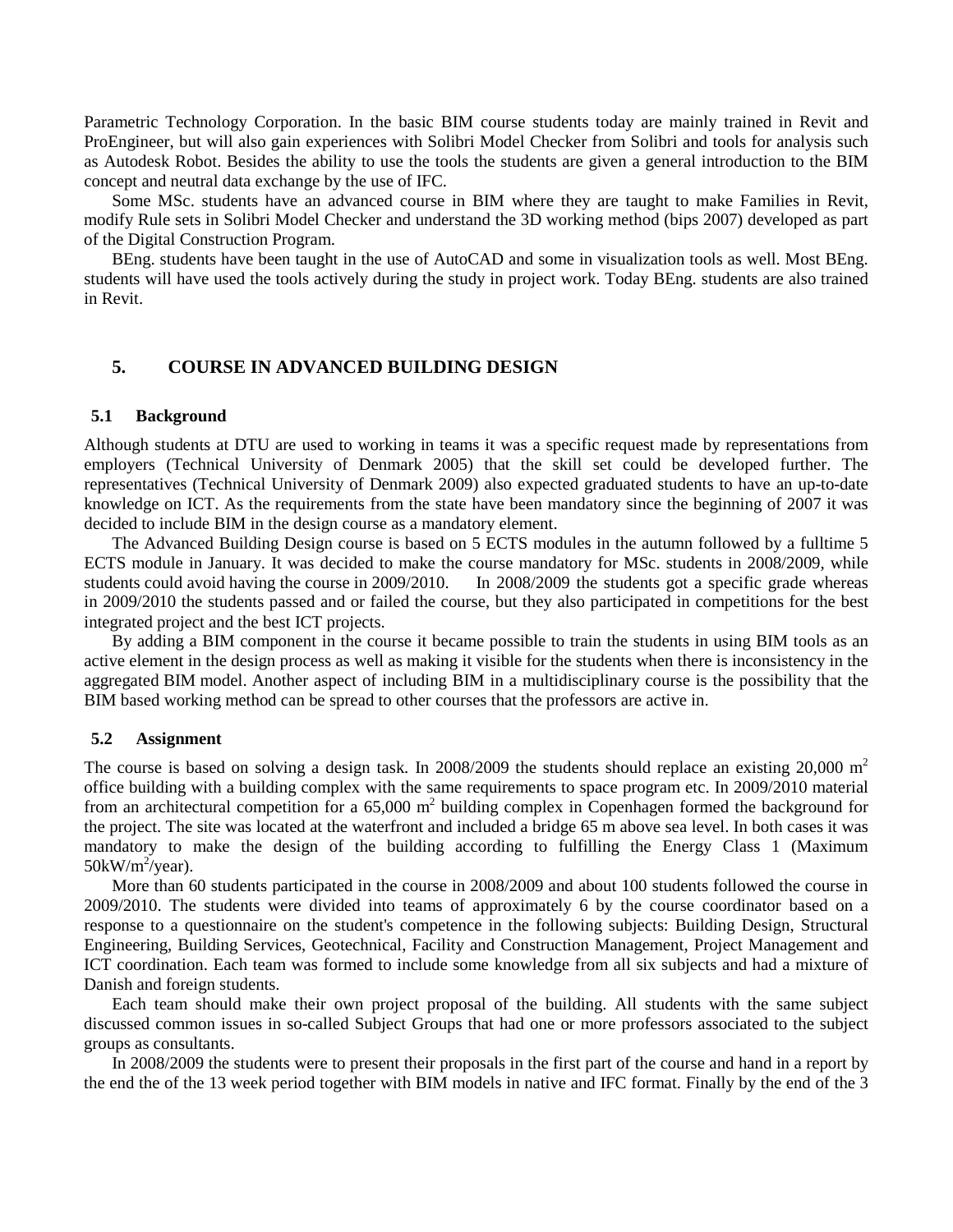week period they should hand in the final project including reports, calculations, drawings and BIM models. A poster was presented by the end of the course.

In 2009/2010 the students followed the same schedule as the previous year but the poster presentation was transformed into an oral presentation of the project based on the poster and made part of the evaluation of the project.

#### **5.3 BIM tools and working method**

The students have had the freedom to choose the BIM tools they preferred as long as they were able to export the BIM models to IFC2x3 format. The students' choice of BIM tools are shown in table 1.

| <b>BIM</b> tools\semester | 2008/2009 | 2009/2010 |
|---------------------------|-----------|-----------|
| ArchiCAD                  | 11%       | 13%       |
| AutoCAD Architecture      | 11%       | 0%        |
| MagiCAD                   | 100\%     | 93%       |
| Revit                     | 77%       | 87%       |
| Solibri Model Checker     | 100%      | 100%      |
| Tekla                     | 44%       | 0%        |

**Table 1: BIM tools used by teams in the course "Advanced Building Design" at DTU.**

Most students used Autodesk Revit, but some students used ArchiCAD or AutoCAD Architecture for Architectural work. In 2008/2009 many students used Tekla Structures despite the fact that the students had not been trained in this product. The reason was probably that a few of the students were used to using Tekla in their student jobs in private companies. For building services MagiCAD from Progman has been the preferred program. Simple models of the foundation were made in Revit. Solibri Model Checker from Solibri has been used for checking and combining domain specific BIM models in IFC format. Students at DTU are provided with training in Revit, MagiCAD and Solibri Model Checker. Despite the fact that the students had the opportunity to select the BIM tools that they wanted as long it is possible to export models in IFC format, they are using the tools that they have used before or in which training is provided. 12% of the structural students in 2009/2010 stated in their reports that they would have preferred to have used Tekla if they should decide again which tool to use for structural BIM models. Since the students are very loyal to the tools that they have been taught the university should be aware of its role as influencing the students future selection of software tools.

bips made a survey (bips 2008) in 2008 in which 115 companies answered which tools they were using and 62 answered which tools they expected to use in the future. Results from the survey are shown in table 2. The survey is based on the number of responses from companies which do not necessarily give the same profile as licenses in the industry.

| CAD tools                    | Using in $2008$ | Expect changing to |
|------------------------------|-----------------|--------------------|
| AutoCAD ADT/ACA/MEP          | 69%             | 5%                 |
| Revit incl. applications     | 28%             | 76%                |
| AutoCAD without applications | 17%             |                    |
| MagiCAD                      | 10%             | 5%                 |
| ArchiCAD                     | 9%              |                    |
| Bentley                      | 8%              | 2%                 |
| 3D studio                    | 8%              | 2%                 |
| Tekla                        | 7%              | 2%                 |

**Table 2: CAD tools used or expectation of changing to in Denmark according to a survey made by bips (bips 2008)**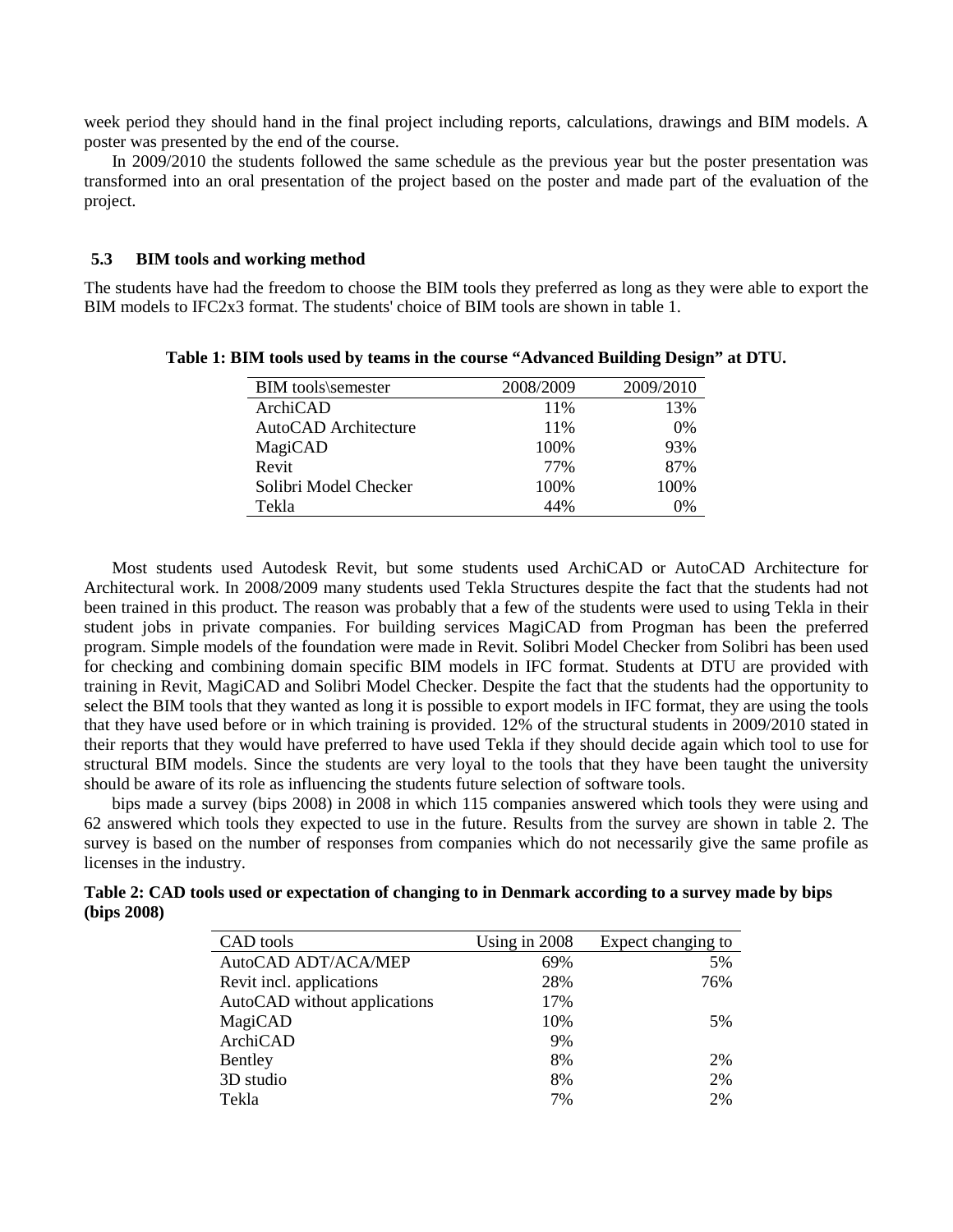| SketchUp                | 3% | 2% |
|-------------------------|----|----|
| <b>Navisworks</b>       | 2% |    |
| Rhino                   | 2% | 2% |
| Solibri (Model Checker) | 2% |    |
| (Autodesk) Civil 3D     | 2% |    |
| Other                   | 2% | 5% |

From the tables it can be seen that more students are using database based CAD/BIM tools than the companies in the industry in 2008.

Students have been trained in the 3D working method (bips 2007) developed by bips during the Digital construction program. The method is based on each discipline having its own model(s). This method fits very well with the existing roles and responsibilities in the construction industry, but is not exploring the full potential of BIM. So far BIM model servers have not been introduced in the course, despite the fact that they have the potential for a more true collaboration than what has been developed in the 3D working method.

#### **5.4 Submitted BIM models**

In 2008/2009 most students handed in both native format and IFC as required at the end of the 13 week and 3 week periods. The level of detail was limited as only the main building elements and the air condition system for one storey was modelled.

In 2009/2010 37% of the teams failed to hand in IFC models at the end of the 13 week period. A mistake that was fixed by the end of the 3 week period as only one team did not submit an IFC model by the end of the course.

Architectural models contained roof, wall, slabs, columns, windows, doors and spaces. It has been necessary to encourage the students to remember to include spaces in the models. Seen from a BIM perspective spaces are very relevant for many different purposes like cost estimation, thermal calculations, structural load, cleaning etc.

In 2008/2009 a number of separate structural models were made, mainly in Tekla, whereas in 2009/2010 architectural and structural models have been combined into one model. The structural models have only contained the main structural elements like slabs, columns, beams and walls while connections have not been detailed.

Is has only been mandatory to model the air condition system in the building services area. As MagiCAD works with product specific component the elements in the model contain a number of properties.

In general the students have concentrated on making the geometrical description of the building elements and building services elements. The students were instructed to identifying which properties would be beneficial to have in order to making query, extractions, input to analytical programs etc. All students failed to fulfil this task.

Although some students claimed the use of 3D models was not necessary and beneficial it was clear that the models contained serious problems regarding coordination e.g. collisions between the main load bearing structure and the air condition system and even situations where the air condition system simply went through the roof.

#### **5.5 Students' views on the course**

The students' views on the course are very diverse. Some describe the course as really bad while others are pleased to try to work with a realistic assignment in a project specific team. Detailed information about the collaboration is described in a conference paper (Dederichs 2010).

| Questionnaire                         | 2008/2009       | 2009/2010    |
|---------------------------------------|-----------------|--------------|
| Participation in evaluation           | 66%             | 60%          |
| 5 points is equivalent to 9 hrs./week | Much less $0\%$ | Much less 2% |
| (45 hrs./week in the three-week)      | 8%              | 5%           |
| period). I think my performance       | 33%             | 52%          |
| during the course is                  | 35%             | 17%          |

**Table 3: Feedback from students in course "Advanced Building Design" at DTU.**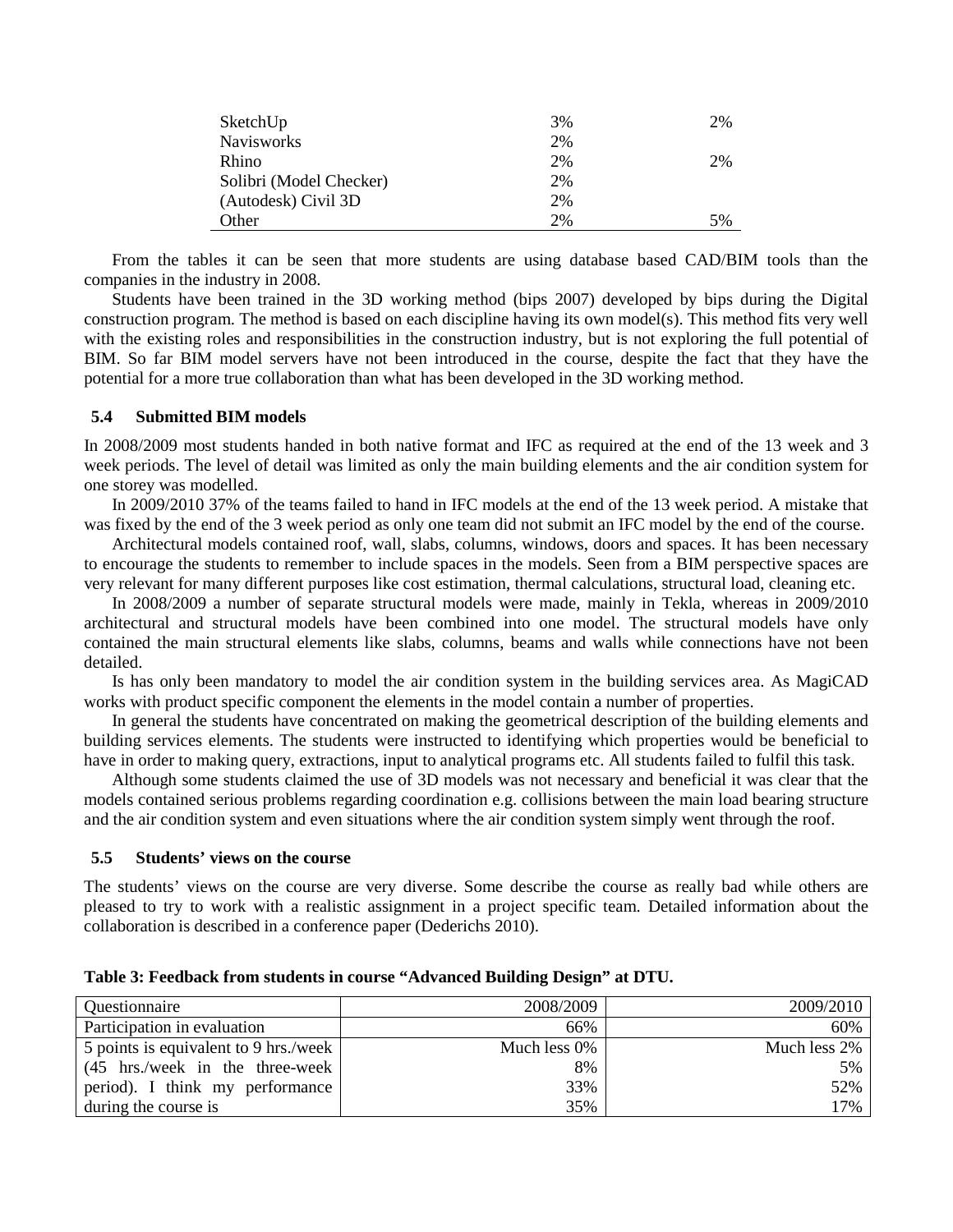|                                    | Much more 24%                          | Much more 24%                          |
|------------------------------------|----------------------------------------|----------------------------------------|
| In general, I think this is a good | Strongly agree 3%                      | Strongly agree 5%                      |
| course                             | 13%                                    | 14%                                    |
|                                    | 37%                                    | 12%                                    |
|                                    | 29%                                    | 35%                                    |
|                                    | Strongly disagree 18%                  | Strongly disagree 34%                  |
| What went well – and why?          | Learning process - collaboration is    | Tried to work with Revit and           |
|                                    | time-consuming                         | Solibri. Work in a team with new       |
|                                    | The idea of different experts is       | people.                                |
|                                    | good                                   | Tried to apply knowledge from          |
|                                    | The basic idea of the course is good   | other courses in a construction        |
|                                    | of<br>the<br>Some<br>professors<br>are | project. Contact to industry.          |
|                                    | enthusiastic                           | The potential in the course is great   |
|                                    | Interesting to learn about other       | since the industry is moving in this   |
|                                    | subjects                               | direction                              |
|                                    | Solve multidisciplinary problems       | This is first course at the university |
|                                    |                                        | where I felt that I am studying at a   |
|                                    |                                        | university                             |
| What did not go so well - and why? | Waste of time                          | No lectures $-$ just guidelines        |
|                                    | Too many meetings                      | Collaboration in the team did not      |
|                                    | Lack of coordination                   | work well                              |
|                                    | Idea of using BIM is fine, but         | The architectural role became too      |
|                                    | students should have skills in using   | strong for engineering students        |
|                                    | the tools before they start.           | Too demanding level of details         |
|                                    | Lack of understanding among the        | regarding the outcome of the course    |
|                                    | professors that BIM is an important    | Too open ended problem                 |
|                                    | part of the course                     | Pass/not pass is not motivating to     |
|                                    | Problem to be assigned to a task       | put a lot of effort into the course    |
|                                    | without having enough knowledge        |                                        |
| What changes would you suggest     | Do not expect that student can do      | Small project                          |
| for the next time the course is    | the course based on existing           | Better coordination among the          |
| offered?                           | knowledge                              | professors                             |
|                                    | Better course material                 | Make the objectives for the course     |
|                                    |                                        | more visible                           |
|                                    |                                        | Focus more on ICT in the               |
|                                    |                                        | beginning of the course.               |

As it can been seen in table 3 some of the students found it hard to learn BIM tools at the same time as they had to develop the design of the building. Students that recently have had a CAD/BIM course during their BSc. had been trained in BIM tools while foreign students and older students have only been trained in using 2D drafting tools.

Despite the fact that BIM played a role in the course most of the comments are related to other areas. After reviewing the feedback from the students is has been concluded that the challenge for the students has been too big, since they have to establish a method for working in a team, act as architects without having the skills, not used to producing ordinary design documents, use BIM tools in a large design project. It has therefore been decided to allow the students to make their proposal based on projects from the official architectural competition.

In the final report several students documented that they realized that an early use of the BIM tools would have benefited them at a later stage. An earlier adoption of the tools would have improved coordination between the different subjects and made integration to other tools easier. Like companies in the industry that are using BIM tools in processes parallel to traditional 2D-drawing based design processes teams will only have limited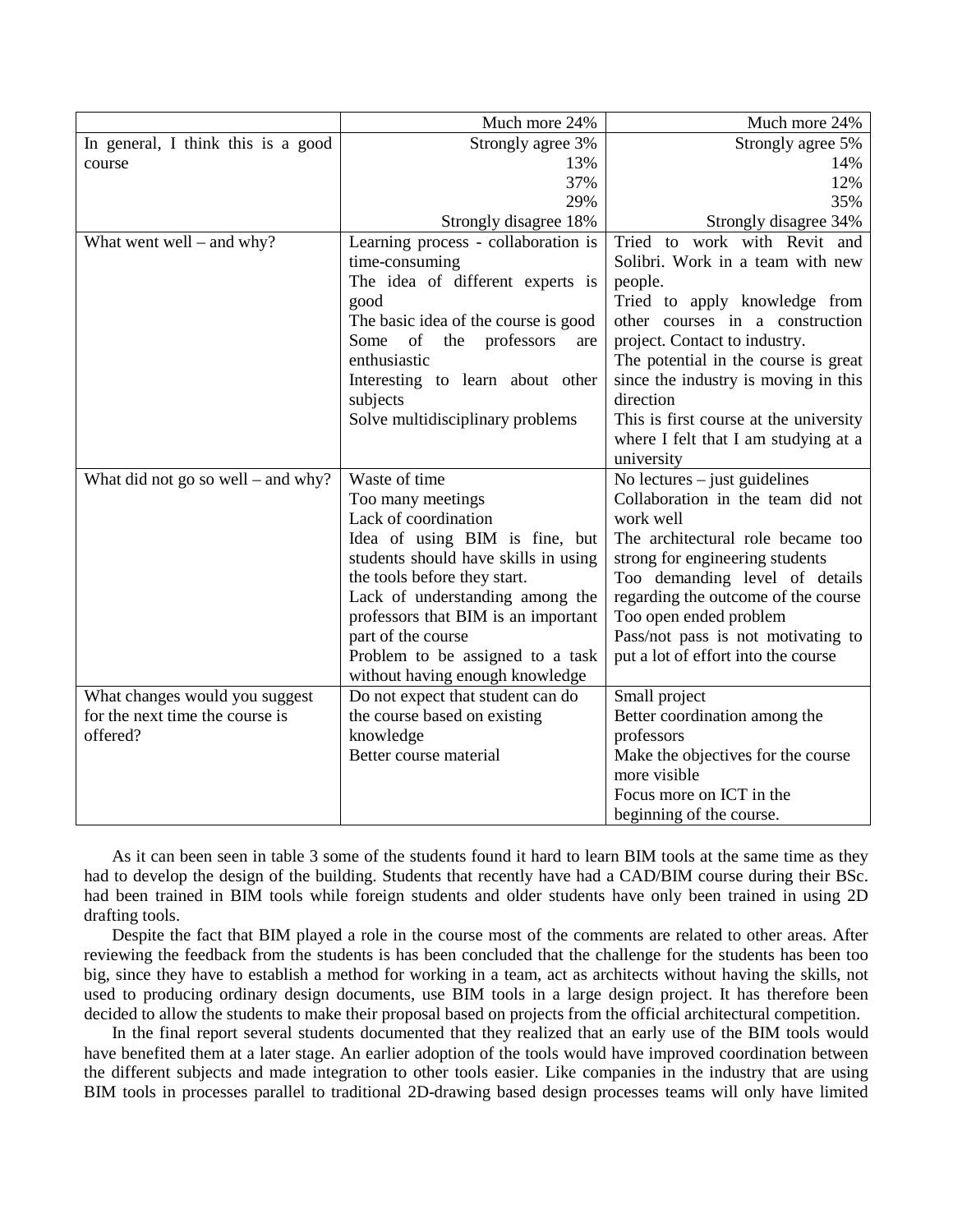benefits from using BIM tools. In a situation like that most of the teams will not gain much from using BIM since they have to learn how to use the tools, make the models in addition to making the traditional models and probably not use extractions from the model like drawings, reports, input to analytic tools etc. None of the students have claimed that the BIM requirement was wrong, which is in contraction to the statements that were made at the beginning of the course where some students claimed that BIM modelling was an irrelevant task for engineers. About 25% of the teams document in their reports that BIM should have been used more actively in the process of developing the design.

# **5.6 Professors' views on BIM**

During the development and beginning of the course most of the professors did not pay too much attention to the use of BIM, but there has been an increasing interest among the participating professors, and especially the architects, to both increase the use if BIM in general and to encourage the students in the Advanced Design Course to adopt the use of BIM as early as possible, in order to get as many as possible to be active in modelling the different elements of the building.



**Figure 1: Poster from 2008/2009 Advanced Building Design**

# **6. OWN OBSERVATIONS**

The students seemed to divide themselves into two groups. One group of students could see the benefits of using BIM tools, while the other group did not seem to see the benefits in using BIM - at least in the beginning of the course.

In 2008/2009 most teams concentrated all the modelling work to a few students despite the intention being e.g. the ICT coordinator should be to coordinate the development of the models and check the consistency of the aggregated model. In some teams the ICT coordinator was simply seen as a draftsman, while the intention from the professors had been to use the BIM tools interactively in the process of finding the most appropriate solution, and not just use the BIM tools to document solutions. An exception was the students that had the role as structural engineers since some of the students were used to Tekla activity in the design process.

In 2009/2010 more students got involved in the modelling probably because the professors' team had a more united view on the modelling task. It should be divided between the members of the team and not be concentrated on one student.

Most of the foreign students have not been trained in using BIM tools and may only have heard about the concept. This easily lead to a situation where modelling was delegated to a specific student who then did all the modelling and learned how to use the tools. In such a situation the group may have been able to summit the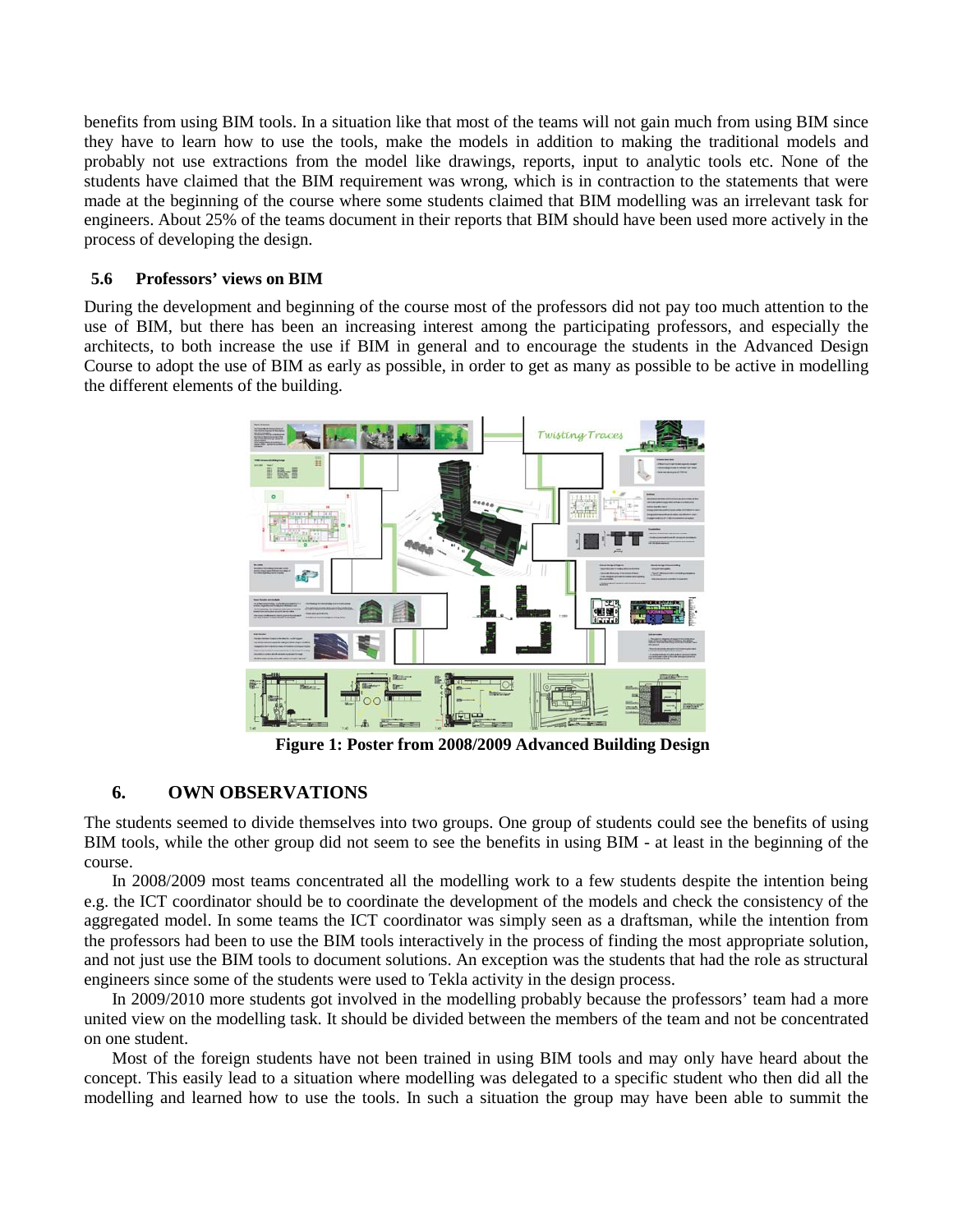required models, but missed the opportunity of using the tools and the working method to help them to find the best solution in their design.

Another effect from introducing the BIM tools at a late stage is that in some cases the use of BIM only became a burden, since the students made drawings in e.g. AutoCAD and then had to redo everything in BIM instead of using the BIM model as the background for drawing production, quantity take-off, transfer of information to analytical tools, etc. Unfortunately this is a situation which can also be seen in many companies.

Sadly there are still serious problems in reusing model data from one application in another application and keep a very high semantic level.

It is obvious that the students in general have not been trained in bringing tools together. Sometimes even basic requirements such as the IFC model having to include spaces caused problems for the students probably because the students miss the point about reusing the information from the BIM model.

There may, however, be a tendency that Architectural Engineering students were more positive using the BIM than the Civil Engineering students.

Professors that have been involved in the course are generally positive towards an active usage of BIM at the university while there is still a large group of the professors who see BIM tools as something related to production of drawings and something that is mostly relevant for the industry. Others think that it is something that should be taken care of by other professions.

It may be useful to refer to Little BIM as Jernigan, F. (Jernigan, F. 2007) to the isolated existing BIM tools and Big BIM to a more overall integrated system where data representing many different aspects are coordinated and stored. The background for many of the existing BIM tools can be found in drafting systems or are sold by the same vendors that have focused on making drawing production more efficient. This is causing problems in order to adopt the Big BIM concept, because professions such as architects and engineers only see the BIM as tools to produce drawings. The attitude towards BIM is varying from irrelevant at university level to those who have adopted the BIM concept. The first point of view is mainly held by professors with an analytic view and the latter is held by professors looking into early stage design or sustainability issues.

Implementing BIM is not just about knowing how to use the tools but will lead to people, over time, reevaluating their business processes, services etc. but also to be more specific about which information that should be exchanged. buildingSMART has formalized how to document and implement the required data and functionality in a software product by the IDM (ISO 29481-1:2010), MVD (Model View Definition, 2010) and certification processes although this will not in itself guarantee implementation in the industry. Bringing methods to specify needs and how they can be implemented into the education of engineers would lead to a better understanding of the complexity in the flow of information in the AECO industries.

It is anticipated that outcome of the course can be improved be using the principles of the Constructive Alignment methodology (Biggs, J and Tang C., 2007), where the professors are focusing on identifying learning objects that the students should understand and be tested in. This method will be used in the semester of 2010/2011 to get a better integration of the BIM tools and the design process.

## **7. FUTURE ACTIVITIES**

#### **7.1 Future activities at DTU**

As mentioned earlier most students are introduced to BIM tools at DTU, several students are making special courses in BIM related issues and a number of PhD projects and research on BIM are ongoing. Despite the progress there are still several areas and courses where the BIM concept could be linked to the domain specific content e.g. life cycle analysis, acoustics, indoor climate etc. An further adoption of BIM is mainly depending on professors having an interest in making this happen and it is therefore highly dependent on each professor's willingness to adopt the paradigm.

Another option to increase the use of BIM would be a full commitment from the management to change the attitude towards BIM and force the professors to adopt BIM. This is not a common approach at a university but not unlikely to take place.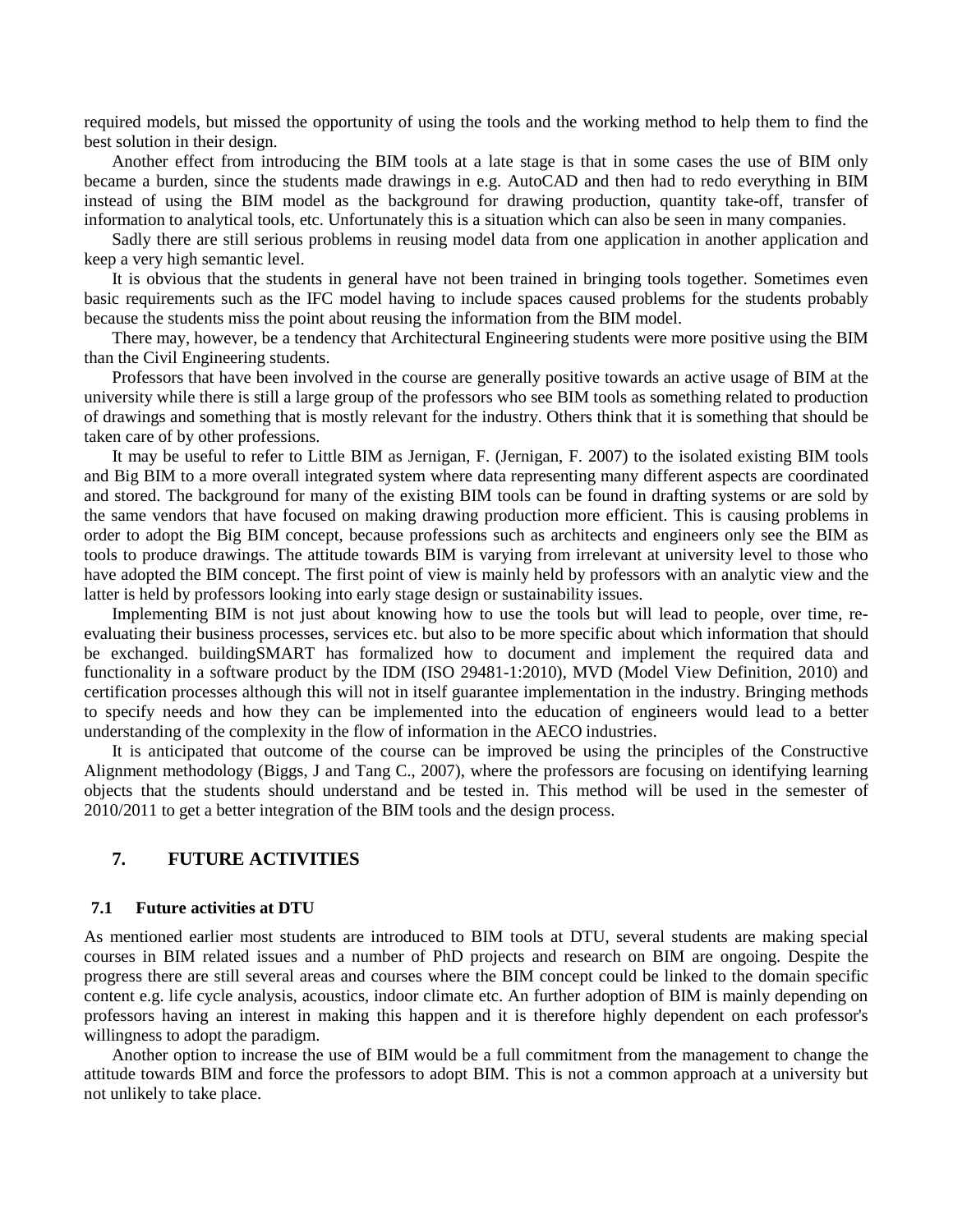### **7.2 Future activities in Denmark**

Although the use of BIM has been mandatory in state projects since 2007 the implementation at the university and the industry is not completed. Due to a very good financial situation most companies have had the freedom to choose whether they would work for the state clients or not. Another effect during the period with a good financial situation has been that the state clients have only had a very limited level of activities. On the other hand some companies have seen and benefitted from using BIM tools in their daily work regardless of there being an external pressure or not.

Since the recession started in 2009 the state has initiated more projects and the magnitude of private projects has diminished and therefore the interest in public projects has increased. Therefore there is an increasing need of people with the ability to handle the BIM concept in the industry.

In order to finalize the concepts and a classification system that was developed during the Digital Construction program, the Danish Enterprise and Construction Authorities made a €6 million call for an ICT knowledge centre. In addition to the development the ICT knowledge centre should also make research and stimulate the implementation of ICT tools in the construction industry.

At the operational level training in BIM at educational institutes will continue and initiatives like BIM Camp (BIM-Camp 2010) in Ebeltoft and "De digitale dage" (Digital days, 2010) in Aalborg where students with different backgrounds meet, and create a digital mock-up within a few days. At DTU a number of companies have used the opportunity to receive free training in principles of BIM and test tools at the BIM laboratory (BIMlab 2009)

It is the observation of the author that the existing view that the BIM could be used within the existing paradigm has to be replaced by an acceptance of the fact that in order to get all the benefits from BIM, the industry has to move to a new paradigm.

### **8. CONCLUSION**

Adoption of BIM at DTU is in a process where more and more professors see how BIM can be integrated and used as a value adding component in education and research. On the other hand BIM is not a relevant component in all research areas.

Training in BIM tools and working methods have increased at DTU and most of the students have been trained in BIM tools since 2007. In the Advanced Building Design course BIM is a relevant component. It has forced the students to be specific, and it helps them to indentify issues that they have to look into. Although not all members of the teams have been using the tools actively a progression is seen.

Despite the fact that there are still many challenges to work in a truly integrated way with BIM tools it is possible to bring models together, but the tools still need to improve their ability to interoperate. By training the students more on how needs for information can be specified by using concepts from the buildingSMART, the students will be more aware of the possibilities and ready to play an active role in influencing the development of the tools and working methods in the future.

The governmental initiative has stimulated the adoption of modern ICT tools, like BIM, in the industry and has lead to a demand for additional training in BIM tools and 3D based working methods at the educational institutes in Denmark. It cannot be verified to which extent the demands are directly driven by the government but it is likely that the focus on ICT has increased the awareness in the industry. Private companies and public authorities have encouraged DTU to increase its focus on collaboration and ICT which had lead to the development of a new course.

#### **ACKNOWLEDGMENTS**

Projects samples are made by students of the Advanced Building Design course in 2008/2009 and 2009/2010.